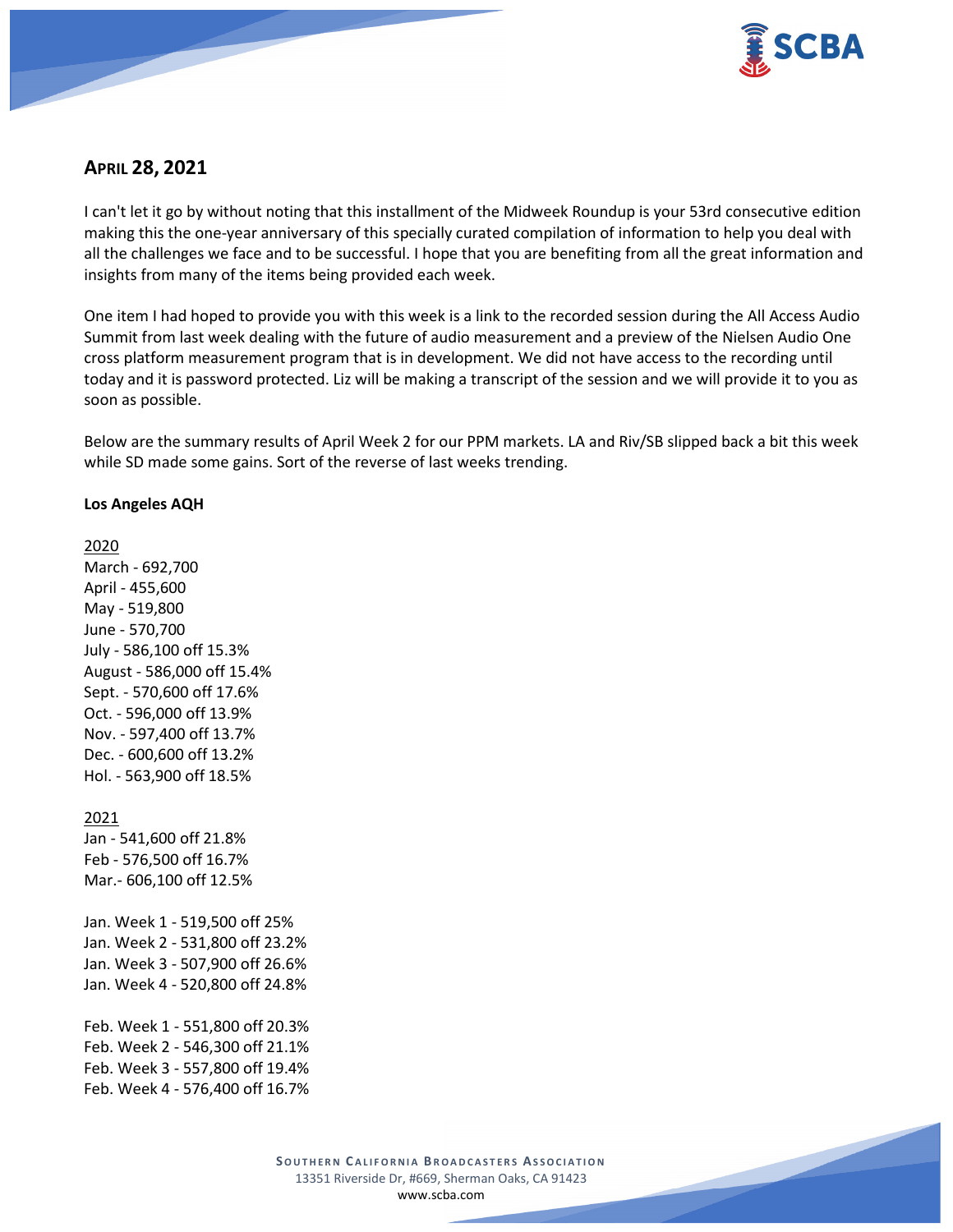

Mar. Week 1 - 590,900 off 14.6% Mar. Week 2 - 578,500 off 16.4% Mar. Week 3 - 615,500 off 11.1% Mar. Week 4 - 639,600 off 7.7%

Apr. Week 1 - 635,600 off 8.2% Apr. Week 2 - 612,400 off 11.5%

#### **Los Angeles Cume**

#### 2020

March - 10,611,300 April - 9,080,100 May - 9,572,200 June - 9,941,100 July - 10,089,600 off 4.9% August - 10,029,800 off 5.4% Sept. - 9,999,500 off 5.7% Oct. - 10,055,100 off 5.2% Nov. - 10,133,900 off 4.4% Dec. - 9,955,600 off 6.1% Hol. - 9,936,300 off 6.3%

#### 2021

Jan. - 9,587,700 off 9.6% Feb. - 9,717,300 off 8.4% Mar. - 9,817,600 off 7.5%

Jan. Week 1 - 9,541,700 off 10% Jan. Week 2 - 9,560,000 off 9.9% Jan. Week 3 - 9,558,400 off 9.9% Jan. Week 4- 9,690,700 off 8.6%

Feb. Week 1 - 9,660,500 off 8.9% Feb. Week 2 - 9,776,500 off 7.8% Feb. Week 3 - 9,603,500 off 9.4% Feb. Week 4 - 9,828,900 off 7.3%

Mar. Week 1 - 9,647,900 off 9% Mar. Week 2 - 9,582,400 off 9.6% Mar. Week 3 - 9,965,900 off 6% Mar. Week 4 - 10,074,100 off 5.1%

Apr. Week 1 - 10,328,400 off 2.7% Apr. Week 2 - 10,069,400 off 5.1%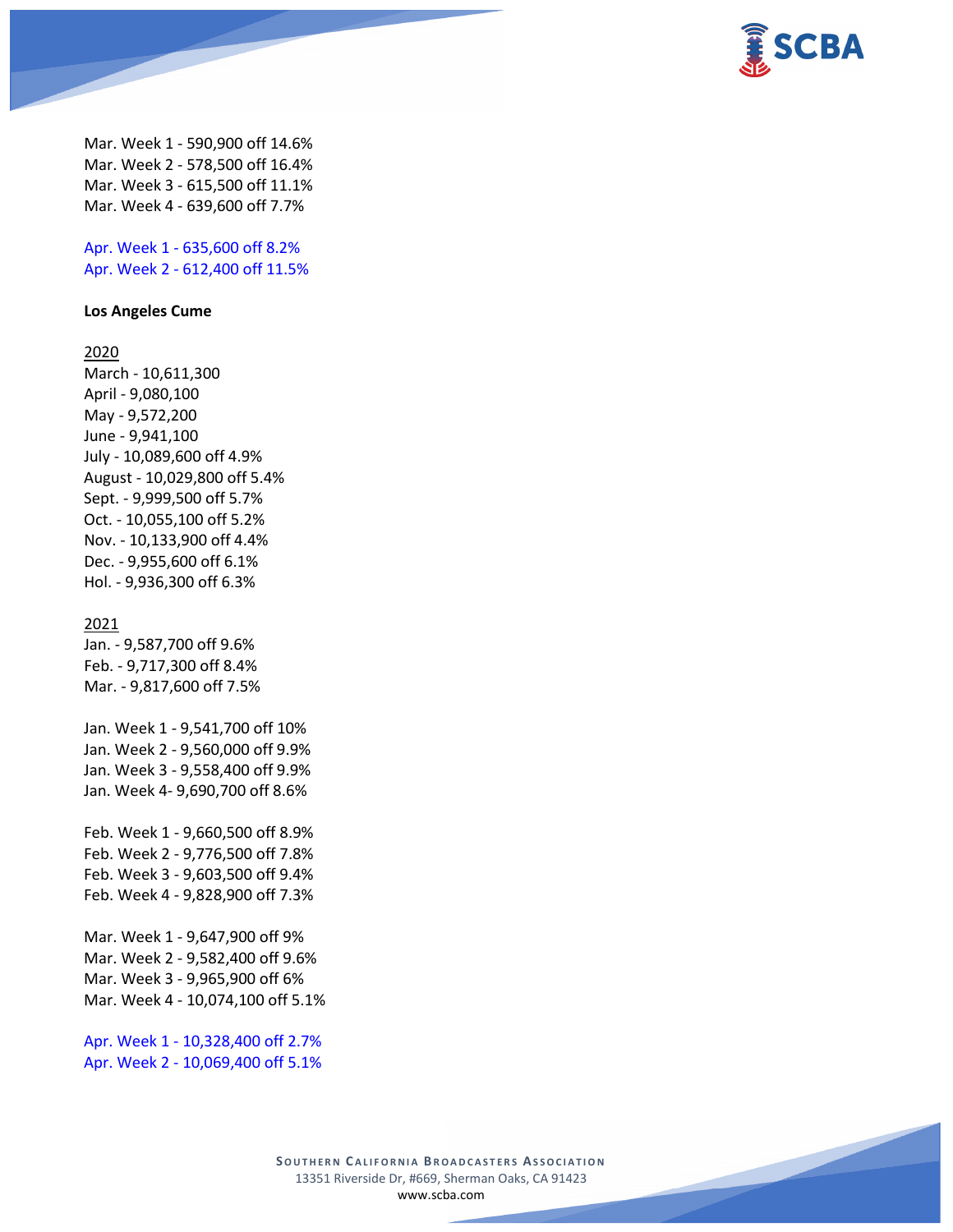

#### **Riverside/San Bernardino AQH**

2020

March - 128,900 April - 96,200 May - 105,000 June - 115,100 July - 108,600 off 15.7% August - 109,400 off 15.1% Sept. - 102,100 off 20.7% Oct. - 106,000 off 17.7% Nov. - 105,600 off 18% Dec.- 108,200 off 16% Hol. - 95,600 off 25.8%

#### 2021

Jan. - 91,500 off 29% Feb. -101,800 off 21% Mar. - 105,800 off 17.9%

Jan. Week 1 - 88,900 off 31% Jan. Week 2 - 86,400 off 32.9% Jan. Week 3 - 85,800 off 33.4% Jan. Week 4 - 95,100 off 26.2%

Feb. Week 1 - 97,700 off 24.2% Feb. Week 2 - 98,000 off 23.9% Feb. Week 3 - 98,200 off 23.8% Feb. Week 4 - 101,900 off 20%

Mar. Week 1 - 101,600 off 21.1% Mar. Week 2 - 105,500 off 18% Mar. Week 3 - 110,400 off 14.4% Mar. Week 4 - 105,900 off 17.8%

Apr. Week 1 - 111,400 off 13.6% Apr. Week 2 - 108,300 off 15.9%

#### **Riverside/San Bernardino Cume**

### 2020

March - 2,012,400 April - 1,727,400 May - 1,846,500 June - 1,924,800 July - 1,968,100 off 2.2% August –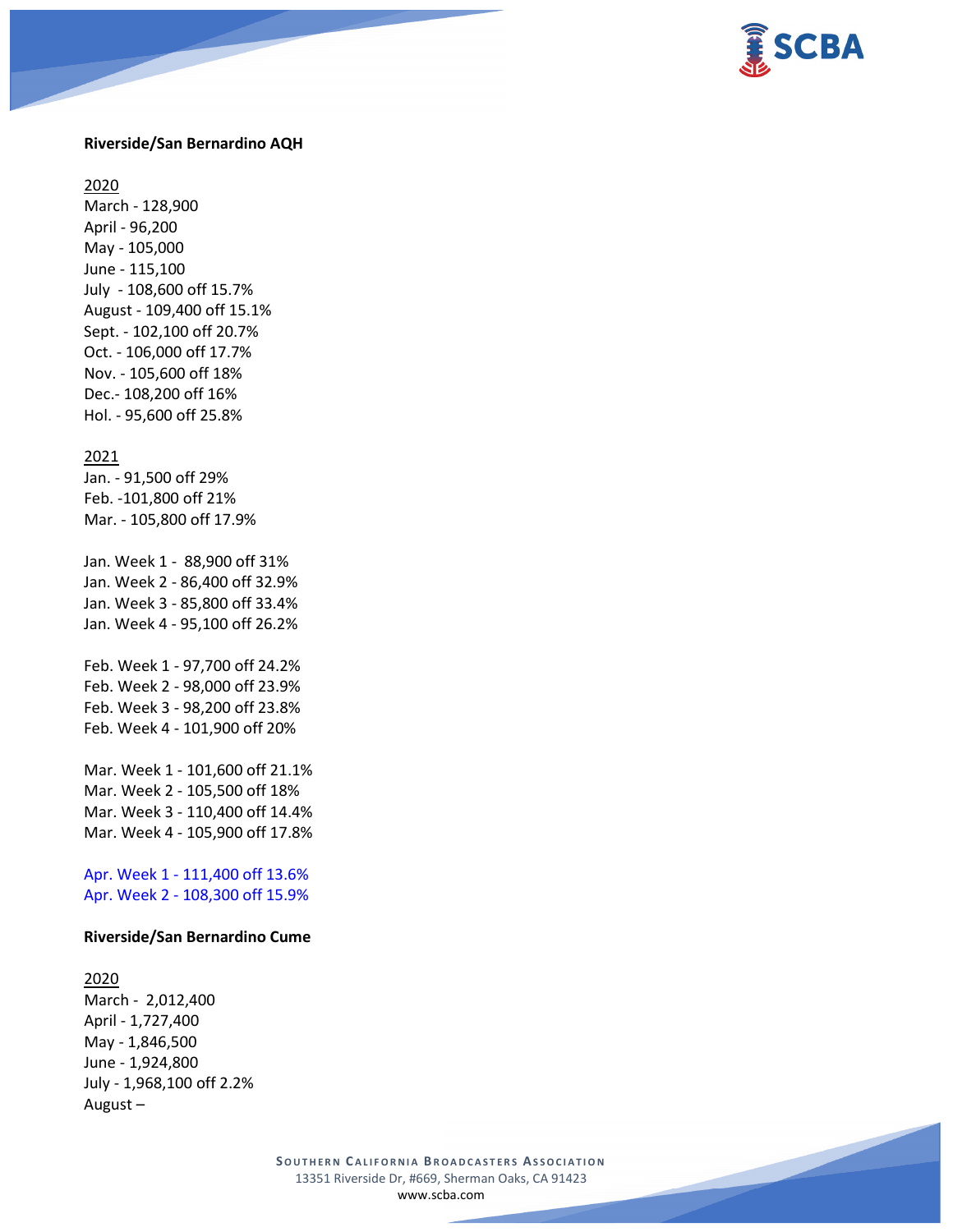

1,948,500 off 3.1% Sept. - 1,909,800 off 5% Oct. - 1,891,200 off 6% Nov. - 1,901,700 off 5.5% Dec. - 1,920,900 off 4.5% Hol. - 1,866,700 off 7.2%

#### 2021

Jan. - 1,824,500 off 9.3% Feb. - 1,941,100 off 3.5% Mar. - 1,919,700 off 4.6%

Jan. Week 1 - 1,831,600 off 8.9% Jan. Week 2 - 1,792,800 off 10.9% Jan. Week 3 - 1,790,600 off 11% Jan. Week 4 - 1,882,900 off 6.4%

Feb. Week 1 - 1,921,500 off 4.5% Feb. Week 2 - 1,930,300 off 4% Feb. Week 3 - 1,945,000 off 3.3% Feb. Week 4 - 1,967,800 off 2.2%

Mar. Week 1 - 1,903,700 off 5.4% Mar. Week 2 - 1,876,800 off 6.7% Mar. Week 3 - 1,930,600 off 4.1% Mar. Week 4 - 1,967,600 off 2.2%

Apr. Week 1 - 1,935,000 off 3.8% Apr. Week 2 - 1,919,100 off 4.6%

#### **San Diego AQH**

2020 March - 142,700 April - 98,000 May - 109,400 June - 120,100 July - 126,000 August - 128,500 (off 10%) Sept. - 125,000 (off 12.4%) Oct. - 126,800 (off 11.1%) Nov. - 129,300 (off 9.4%) Dec. - 124,500 (off 12.8%) Hol. - 119,700 (off 16.11%)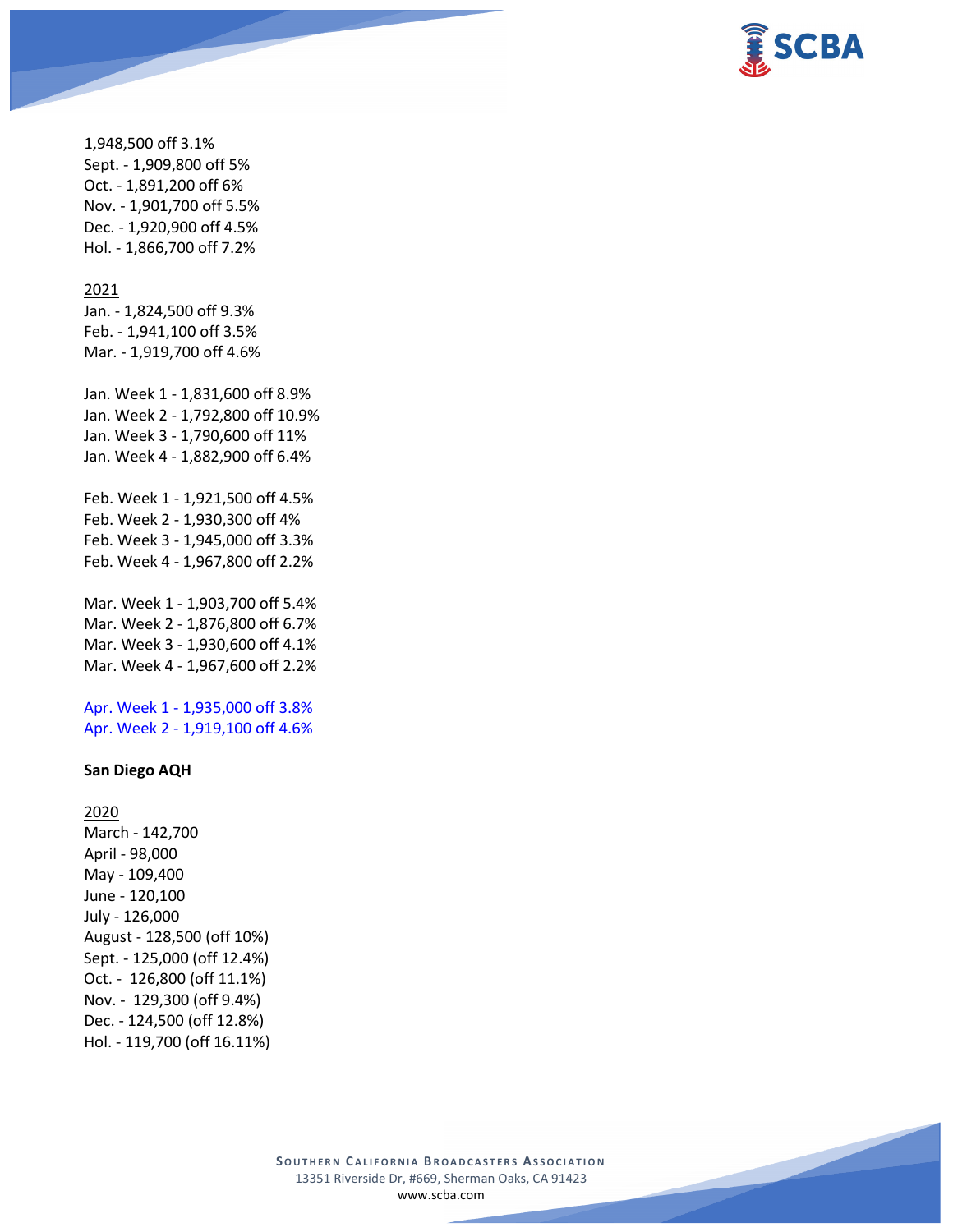

### 2021 Jan. - 114,200 (off 19.97%)

Feb. - 117,700 (off 17.5%) Mar. - 119,900 (off 16.0%)

Jan. Week 1 - 112,300 off 21.3% Jan. Week 2 - 111,500 off 21.9% Jan. Week 3 - 105,200 off 26.3% Jan. Week 4 - 112,100 off 21.4%

Feb. Week 1 - 114,800 off 19.6% Feb. Week 2 - 111,800 off 21.7% Feb. Week 3 - 113,100 off 20.7% Feb. Week 4 - 113,900 off 20.2%

Mar. Week 1 - 117,000 off 18.0% Mar. Week 2 - 119,000 off 16.6% Mar. Week 3 - 118,700 off 16.8% Mar. Week 4 - 124,700 off 12.6%

Apr. Week 1 - 122,500 off 14.2% Apr. Week 2 - 124,000 off 13.1%

#### **San Diego Cume**

### 2020

March - 2,549,000 April - 2,133,900 May - 2,303,400 June - 2,408,600 July - 2,438,900 August - 2,418,400 (off 5.1% from March) Sept. - 2,382,700 (off 6.5%) Oct. - 2,398,000 (off 5.9%) Nov. - 2,361,900 (off 7.3%) Dec. - 2,388,500 (off 6.3%) Hol. - 2,344,600 (off 8.0%)

#### 2021

Jan. - 2,287,800 (off 10.2%) Feb. - 2,302,200 (off 9.7%) Mar. - 2,314,400 (off 9.2%)

Jan. Week 1 - 2,377,200 (off 6.7%) Jan. Week 2 - 2,296,200 (off 9.9%) Jan. Week 3 - 2,163,800 (off 15.1%)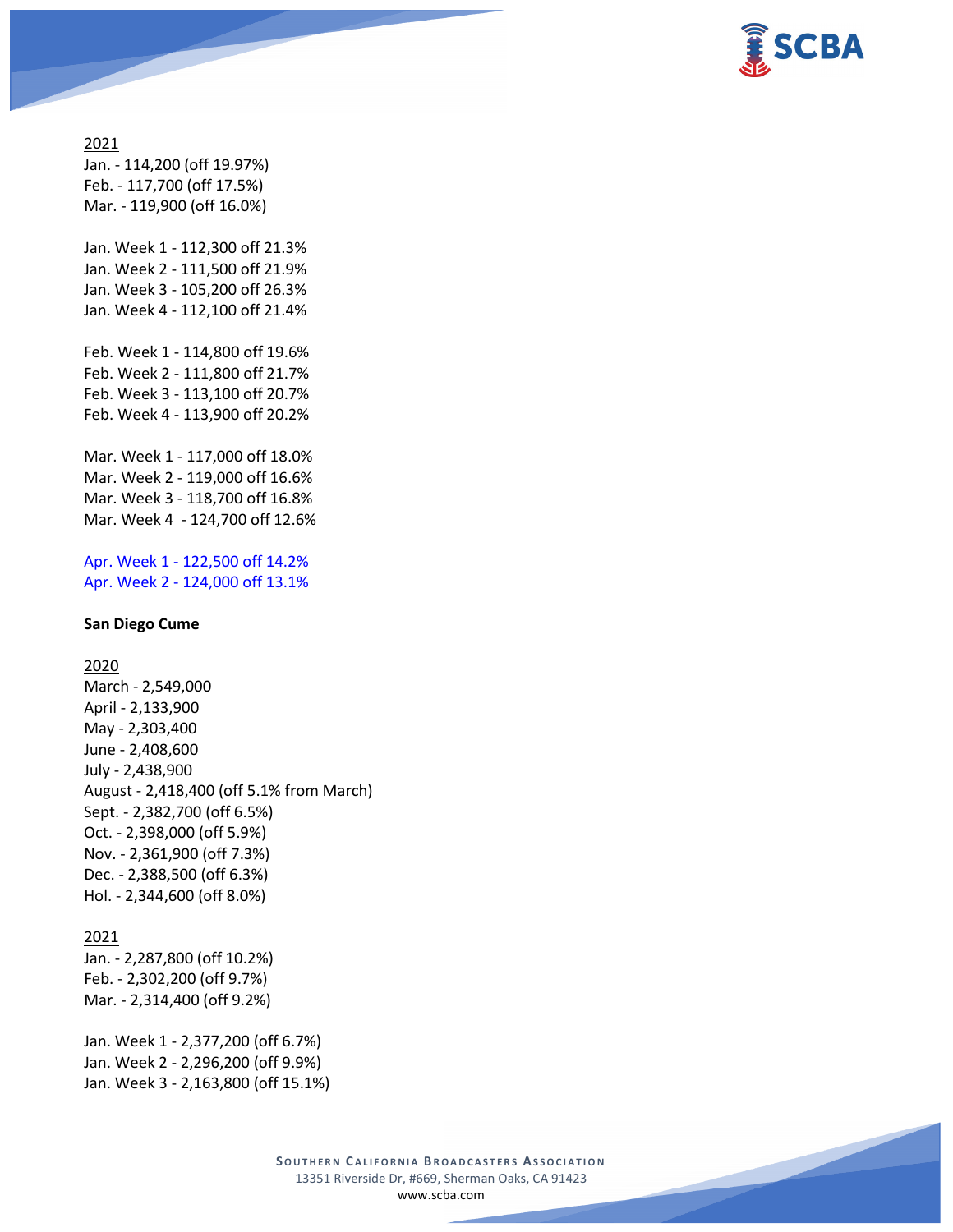

Jan. Week 4 - 2,313,900 (off 9.2%)

Feb. Week 1 - 2,242,900 (off 12.0%) Feb. Week 2 - 2,342,600 (off 8.1%) Feb. Week 3 - 2,324,000 (off 8.8%) Feb. Week 4 - 2,299,500 (off 9.8%) Mar. Week 1 - 2,305,100 (off 9.6%) Mar. Week 2 - 2,314,400 (off 9.2%) Mar. Week 3 - 2,321,300 (off 8.9%) Mar. Week 4 - 2,316,700 (off 9.1%)

Apr. Week 1 - 2,275,600 (off 10.7%) Apr. Week 2 - 2,354,300 (off 7.6%)

Time to dig into the resources and articles that will keep up on the cutting edge.

Be sure to pay special attention in the Management section to two articles of special interest. The first article is on on OpenAP, an initiative that will let advertisers measure reach across both digital and traditional TV networks. This is clearly something we need for radio that goes beyond what capabilities Nielsen has in mind for their Audio One measurement system.

The other article has additional information on the revenue potential of online gambling that I sent out information on separately earlier this week.

And there is even more great intel that is just a mouse click away:

#### **RESOURCES AND ARTICLES OF INTEREST TO SALES AND ADVERTISERS:**

**How the Right Sales Team Structure Can Maximize Revenue Performance [VIDEO]** The Center For Sales Strategy April 28, 2021 [https://blog.thecenterforsalesstrategy.com/how-the-right-sales-team-structure-can-maximize-revenue](https://blog.thecenterforsalesstrategy.com/how-the-right-sales-team-structure-can-maximize-revenue-performance-video?utm_campaign=subscriber&utm_medium=email&_hsmi=123975752&_hsenc=p2ANqtz-_FGgdhRpSZc3l5pM0zuD0C0vRm8KyMrhEohI384arM2DxypezplW7gjxZTxdZ10E_zUv0sZHs_tzu6PaKqwDYkXrMJMw&utm_content=123975752&utm_source=hs_email)[performance-video?utm\\_campaign=subscriber&utm\\_medium=email&\\_hsmi=123975752&\\_hsenc=p2ANqtz-](https://blog.thecenterforsalesstrategy.com/how-the-right-sales-team-structure-can-maximize-revenue-performance-video?utm_campaign=subscriber&utm_medium=email&_hsmi=123975752&_hsenc=p2ANqtz-_FGgdhRpSZc3l5pM0zuD0C0vRm8KyMrhEohI384arM2DxypezplW7gjxZTxdZ10E_zUv0sZHs_tzu6PaKqwDYkXrMJMw&utm_content=123975752&utm_source=hs_email) [\\_FGgdhRpSZc3l5pM0zuD0C0vRm8KyMrhEohI384arM2DxypezplW7gjxZTxdZ10E\\_zUv0sZHs\\_tzu6PaKqwDYkXrMJ](https://blog.thecenterforsalesstrategy.com/how-the-right-sales-team-structure-can-maximize-revenue-performance-video?utm_campaign=subscriber&utm_medium=email&_hsmi=123975752&_hsenc=p2ANqtz-_FGgdhRpSZc3l5pM0zuD0C0vRm8KyMrhEohI384arM2DxypezplW7gjxZTxdZ10E_zUv0sZHs_tzu6PaKqwDYkXrMJMw&utm_content=123975752&utm_source=hs_email) [Mw&utm\\_content=123975752&utm\\_source=hs\\_email](https://blog.thecenterforsalesstrategy.com/how-the-right-sales-team-structure-can-maximize-revenue-performance-video?utm_campaign=subscriber&utm_medium=email&_hsmi=123975752&_hsenc=p2ANqtz-_FGgdhRpSZc3l5pM0zuD0C0vRm8KyMrhEohI384arM2DxypezplW7gjxZTxdZ10E_zUv0sZHs_tzu6PaKqwDYkXrMJMw&utm_content=123975752&utm_source=hs_email)

#### **April U.S. auto sales projected to double, with 18.1M SAAR**

Automotive News April 28, 2021

Average transaction prices expected to rise 6.8% to \$37,572 -- the highest ever for April

[https://www.autonews.com/sales/april-us-auto-sales-projected-double-181m](https://www.autonews.com/sales/april-us-auto-sales-projected-double-181m-saar?utm_source=daily&utm_medium=email&utm_campaign=20210428&utm_content=hero-headline)[saar?utm\\_source=daily&utm\\_medium=email&utm\\_campaign=20210428&utm\\_content=hero-headline](https://www.autonews.com/sales/april-us-auto-sales-projected-double-181m-saar?utm_source=daily&utm_medium=email&utm_campaign=20210428&utm_content=hero-headline)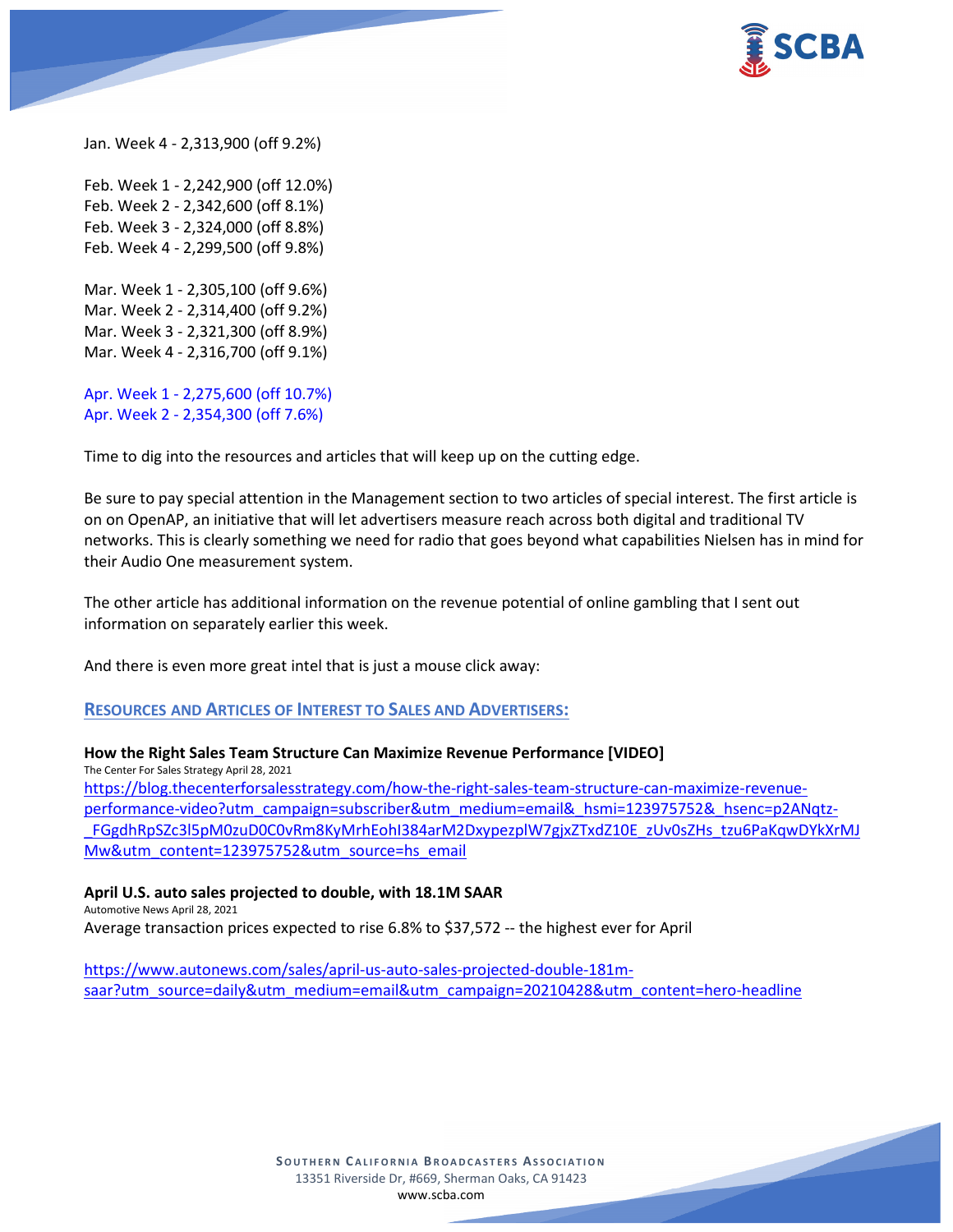

**Advertising for Political Office Is a Never-Ending Campaign** ANA April 27, 2021 [https://www.ana.net/magazines/show/id/ana-2021-04-advertising-for-political](https://www.ana.net/magazines/show/id/ana-2021-04-advertising-for-political-office?st3=210427newsstndnon&utm_source=informz&utm_medium=email&utm_campaign=210427-newsstandnow-non&_zs=FANij1&_zl=fCPb7)[office?st3=210427newsstndnon&utm\\_source=informz&utm\\_medium=email&utm\\_campaign=210427](https://www.ana.net/magazines/show/id/ana-2021-04-advertising-for-political-office?st3=210427newsstndnon&utm_source=informz&utm_medium=email&utm_campaign=210427-newsstandnow-non&_zs=FANij1&_zl=fCPb7) [newsstandnow-non&\\_zs=FANij1&\\_zl=fCPb7](https://www.ana.net/magazines/show/id/ana-2021-04-advertising-for-political-office?st3=210427newsstndnon&utm_source=informz&utm_medium=email&utm_campaign=210427-newsstandnow-non&_zs=FANij1&_zl=fCPb7)

# **Podcast Advertising Blossomed Through First Quarter Says Magellan With 1,500 New Advertisers**.

Inside Radio April 27, 2021 [http://www.insideradio.com/podcastnewsdaily/podcast-advertising-blossomed-through-first-quarter-says](http://www.insideradio.com/podcastnewsdaily/podcast-advertising-blossomed-through-first-quarter-says-magellan-with-1-500-new-advertisers/article_79f96970-a778-11eb-9b04-9bd6f81ab386.html)[magellan-with-1-500-new-advertisers/article\\_79f96970-a778-11eb-9b04-9bd6f81ab386.html](http://www.insideradio.com/podcastnewsdaily/podcast-advertising-blossomed-through-first-quarter-says-magellan-with-1-500-new-advertisers/article_79f96970-a778-11eb-9b04-9bd6f81ab386.html)

Here is a copy of the full Magellan Q1 Benchmark Report:

**ATTACHMENT**: [Magellan AI Q121 Benchmark Report](https://scba.com/magellan-ai-q121-benchmark-report/)

### **Westwood One Blog Post Looks At What AM/FM Radio Can Add To TV Ad Buys**

All Access April 27, 2021

[https://www.allaccess.com/net-news/archive/story/206809/westwood-one-blog-post-looks-at-what-am-fm](https://www.allaccess.com/net-news/archive/story/206809/westwood-one-blog-post-looks-at-what-am-fm-radio-c)[radio-c](https://www.allaccess.com/net-news/archive/story/206809/westwood-one-blog-post-looks-at-what-am-fm-radio-c)

### **Sales Leaders Have Two Jobs Related to Sales Process**

The Center For Sales Strategy April 27, 2021

[https://blog.thecenterforsalesstrategy.com/sales-leaders-have-two-jobs-related-to-sales](https://blog.thecenterforsalesstrategy.com/sales-leaders-have-two-jobs-related-to-sales-process?utm_campaign=subscriber&utm_medium=email&_hsmi=123754196&_hsenc=p2ANqtz-8YTP5J1EEEodZiaM4DkVP_jfy6kid_YjSVIzKXJXLhJe94ZhXP9jhg4DEIqBrFaxxVevJ4SdLReVQI1FBHRHJVSUbDwg&utm_content=123754196&utm_source=hs_email)[process?utm\\_campaign=subscriber&utm\\_medium=email&\\_hsmi=123754196&\\_hsenc=p2ANqtz-](https://blog.thecenterforsalesstrategy.com/sales-leaders-have-two-jobs-related-to-sales-process?utm_campaign=subscriber&utm_medium=email&_hsmi=123754196&_hsenc=p2ANqtz-8YTP5J1EEEodZiaM4DkVP_jfy6kid_YjSVIzKXJXLhJe94ZhXP9jhg4DEIqBrFaxxVevJ4SdLReVQI1FBHRHJVSUbDwg&utm_content=123754196&utm_source=hs_email)

[8YTP5J1EEEodZiaM4DkVP\\_jfy6kid\\_YjSVIzKXJXLhJe94ZhXP9jhg4DEIqBrFaxxVevJ4SdLReVQI1FBHRHJVSUbDwg&ut](https://blog.thecenterforsalesstrategy.com/sales-leaders-have-two-jobs-related-to-sales-process?utm_campaign=subscriber&utm_medium=email&_hsmi=123754196&_hsenc=p2ANqtz-8YTP5J1EEEodZiaM4DkVP_jfy6kid_YjSVIzKXJXLhJe94ZhXP9jhg4DEIqBrFaxxVevJ4SdLReVQI1FBHRHJVSUbDwg&utm_content=123754196&utm_source=hs_email) [m\\_content=123754196&utm\\_source=hs\\_email](https://blog.thecenterforsalesstrategy.com/sales-leaders-have-two-jobs-related-to-sales-process?utm_campaign=subscriber&utm_medium=email&_hsmi=123754196&_hsenc=p2ANqtz-8YTP5J1EEEodZiaM4DkVP_jfy6kid_YjSVIzKXJXLhJe94ZhXP9jhg4DEIqBrFaxxVevJ4SdLReVQI1FBHRHJVSUbDwg&utm_content=123754196&utm_source=hs_email)

### **Store Shelves Are Fuller. That Could Boost Packaged Goods Ad Spending, Zenith Says.**

Inside Radio (Zenith) April 27, 2021 [http://www.insideradio.com/free/store-shelves-are-fuller-that-could-boost-packaged-goods-ad-spending](http://www.insideradio.com/free/store-shelves-are-fuller-that-could-boost-packaged-goods-ad-spending-zenith-says/article_1ce04dec-a725-11eb-866c-3b316d9c5e3d.html)[zenith-says/article\\_1ce04dec-a725-11eb-866c-3b316d9c5e3d.html](http://www.insideradio.com/free/store-shelves-are-fuller-that-could-boost-packaged-goods-ad-spending-zenith-says/article_1ce04dec-a725-11eb-866c-3b316d9c5e3d.html)

Here is the full Zenith report:

**ATTACHMENT**: [Business-Intelligence-FMCG-Food and Drink](https://scba.com/business-intelligence-fmcg-food-and-drink-1/)

### **After Strong 2H 2020, Q1 Sports Ad Spend Down 28% YoY**

MediaPost April 27, 2021

[https://www.mediapost.com/publications/article/362624/after-strong-2h-2020-q1-sports-ad-spend-down-](https://www.mediapost.com/publications/article/362624/after-strong-2h-2020-q1-sports-ad-spend-down-28.html)[28.html](https://www.mediapost.com/publications/article/362624/after-strong-2h-2020-q1-sports-ad-spend-down-28.html)

#### **U.S. TV Time Viewed In Q1 Down 9%, More Declines Expected**

MediaPost April 26, 2021

[https://www.mediapost.com/publications/article/362695/us-tv-time-viewed-in-q1-down-9-more-declines](https://www.mediapost.com/publications/article/362695/us-tv-time-viewed-in-q1-down-9-more-declines-e.html)[e.html](https://www.mediapost.com/publications/article/362695/us-tv-time-viewed-in-q1-down-9-more-declines-e.html)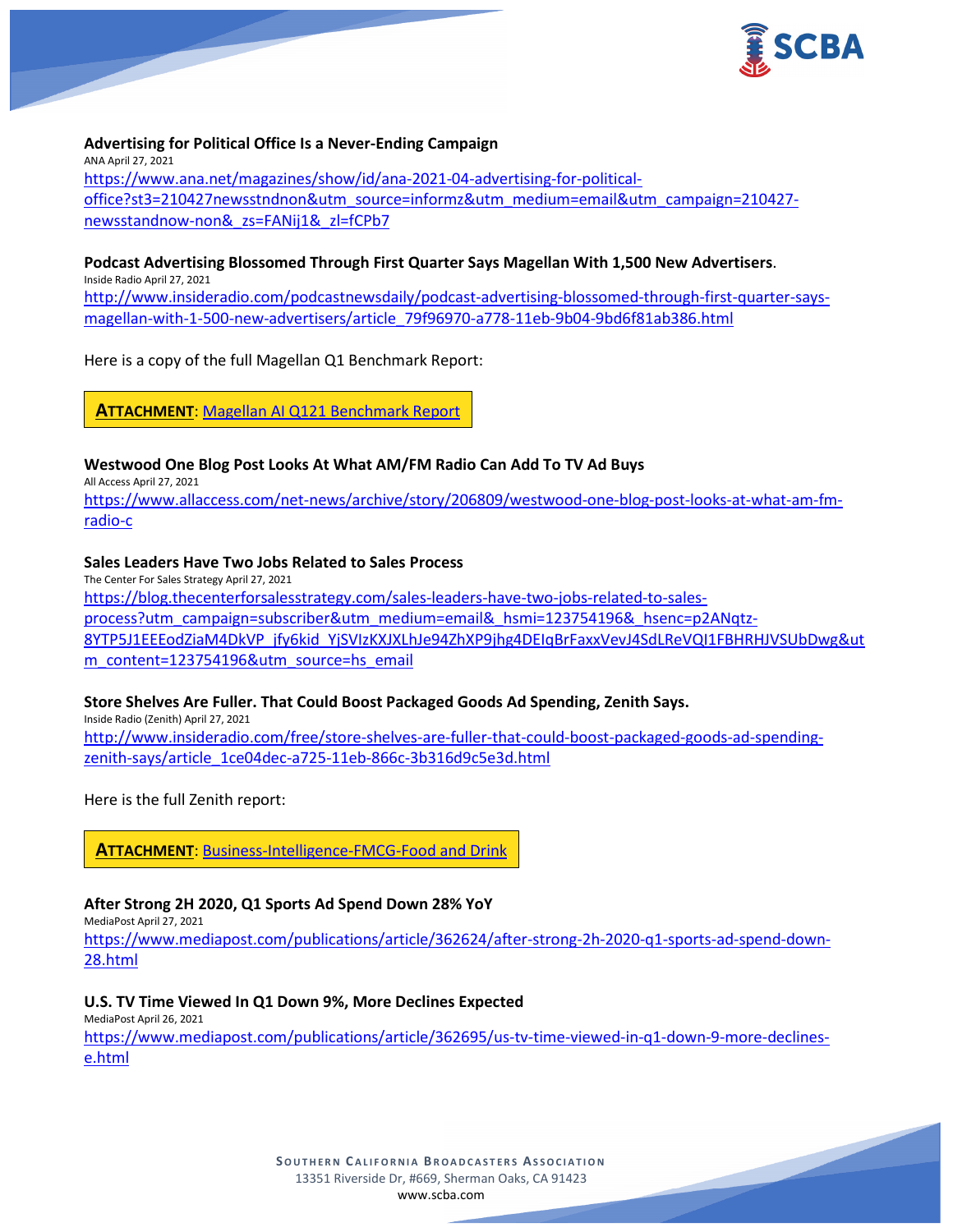

**A QSR Returns To Active Action at Spot Radio Radio+TV Business Report April 26, 2021** <https://www.rbr.com/media-monitors-radio-042521/>

### **More Ad Buyers Expect To Commit More Dollars During 2021 Podcast Upfront Survey Finds**.

Inside Radio (BIA) April 26, 2021 [http://www.insideradio.com/podcastnewsdaily/more-ad-buyers-expect-to-commit-more-dollars-during-2021](http://www.insideradio.com/podcastnewsdaily/more-ad-buyers-expect-to-commit-more-dollars-during-2021-podcast-upfront-survey-finds/article_c5575938-a6ae-11eb-98fe-e75b94e77599.html) [podcast-upfront-survey-finds/article\\_c5575938-a6ae-11eb-98fe-e75b94e77599.html](http://www.insideradio.com/podcastnewsdaily/more-ad-buyers-expect-to-commit-more-dollars-during-2021-podcast-upfront-survey-finds/article_c5575938-a6ae-11eb-98fe-e75b94e77599.html)

### **Don't Call It a Recovery Yet: Small Business Growth Still Lags**

STREETFIGHT April 26, 2021 [https://streetfightmag.com/2021/04/26/dont-call-it-a-recovery-yet-small-business-growth-still](https://streetfightmag.com/2021/04/26/dont-call-it-a-recovery-yet-small-business-growth-still-lags/#.YIcs8n1KhTY)[lags/#.YIcs8n1KhTY](https://streetfightmag.com/2021/04/26/dont-call-it-a-recovery-yet-small-business-growth-still-lags/#.YIcs8n1KhTY)

### **GM To Increase Spending With Black Owned Media**

Radio Ink April 26, 2021 <https://radioink.com/2021/04/26/gm-to-increase-spending-with-black-owned-media/>

### **Mother's Day spending to hit record high; here's what's driving it**

Chain Store Age April 23, 2021 [https://chainstoreage.com/mothers-day-spending-hit-record-high-heres-whats-driving](https://chainstoreage.com/mothers-day-spending-hit-record-high-heres-whats-driving-it?oly_enc_id=8319H4585489H7M&utm_source=omeda&utm_medium=email&utm_campaign=NL_CSA+Day+Breaker&utm_keyword=)[it?oly\\_enc\\_id=8319H4585489H7M&utm\\_source=omeda&utm\\_medium=email&utm\\_campaign=NL\\_CSA+Day+Br](https://chainstoreage.com/mothers-day-spending-hit-record-high-heres-whats-driving-it?oly_enc_id=8319H4585489H7M&utm_source=omeda&utm_medium=email&utm_campaign=NL_CSA+Day+Breaker&utm_keyword=) [eaker&utm\\_keyword=](https://chainstoreage.com/mothers-day-spending-hit-record-high-heres-whats-driving-it?oly_enc_id=8319H4585489H7M&utm_source=omeda&utm_medium=email&utm_campaign=NL_CSA+Day+Breaker&utm_keyword=)

#### **Global auto chip shortage sends major automakers scrambling**

Seeking Alpha April 24, 2021 [https://seekingalpha.com/news/3685302-global-auto-chip-shortage-sends-major-automakers](https://seekingalpha.com/news/3685302-global-auto-chip-shortage-sends-major-automakers-scrambling?mail_subject=f-global-auto-chip-shortage-sends-major-automakers-scrambling&utm_campaign=rta-stock-news&utm_content=link-1&utm_medium=email&utm_source=seeking_alpha)[scrambling?mail\\_subject=f-global-auto-chip-shortage-sends-major-automakers-scrambling&utm\\_campaign=rta](https://seekingalpha.com/news/3685302-global-auto-chip-shortage-sends-major-automakers-scrambling?mail_subject=f-global-auto-chip-shortage-sends-major-automakers-scrambling&utm_campaign=rta-stock-news&utm_content=link-1&utm_medium=email&utm_source=seeking_alpha)[stock-news&utm\\_content=link-1&utm\\_medium=email&utm\\_source=seeking\\_alpha](https://seekingalpha.com/news/3685302-global-auto-chip-shortage-sends-major-automakers-scrambling?mail_subject=f-global-auto-chip-shortage-sends-major-automakers-scrambling&utm_campaign=rta-stock-news&utm_content=link-1&utm_medium=email&utm_source=seeking_alpha)

#### **Selling to Decision-Makers: Strategies for Each Type**

SalesFuel April 24, 2021 <https://salesfuel.com/selling-to-decision-makers-strategies-for-each-type/>

#### **Empathy In Virtual Sales Must Be Authentic**

SalesFuel April 24, 2021 <https://salesfuel.com/empathy-in-virtual-sales-must-be-authentic/>

#### **Email Prospecting: "Rules" For Getting It Right**

SalesFuel April 24, 2021 <https://salesfuel.com/email-prospecting-rules-for-getting-it-right/>

#### **Conill: Radio Has Been A Trusted Source For Hispanics During Pandemic.**

Inside Radio April 23, 2021 [http://www.insideradio.com/free/conill-radio-has-been-a-trusted-source-for-hispanics-during](http://www.insideradio.com/free/conill-radio-has-been-a-trusted-source-for-hispanics-during-pandemic/article_af320784-a3f7-11eb-8511-53fe0de0360a.html)[pandemic/article\\_af320784-a3f7-11eb-8511-53fe0de0360a.html](http://www.insideradio.com/free/conill-radio-has-been-a-trusted-source-for-hispanics-during-pandemic/article_af320784-a3f7-11eb-8511-53fe0de0360a.html)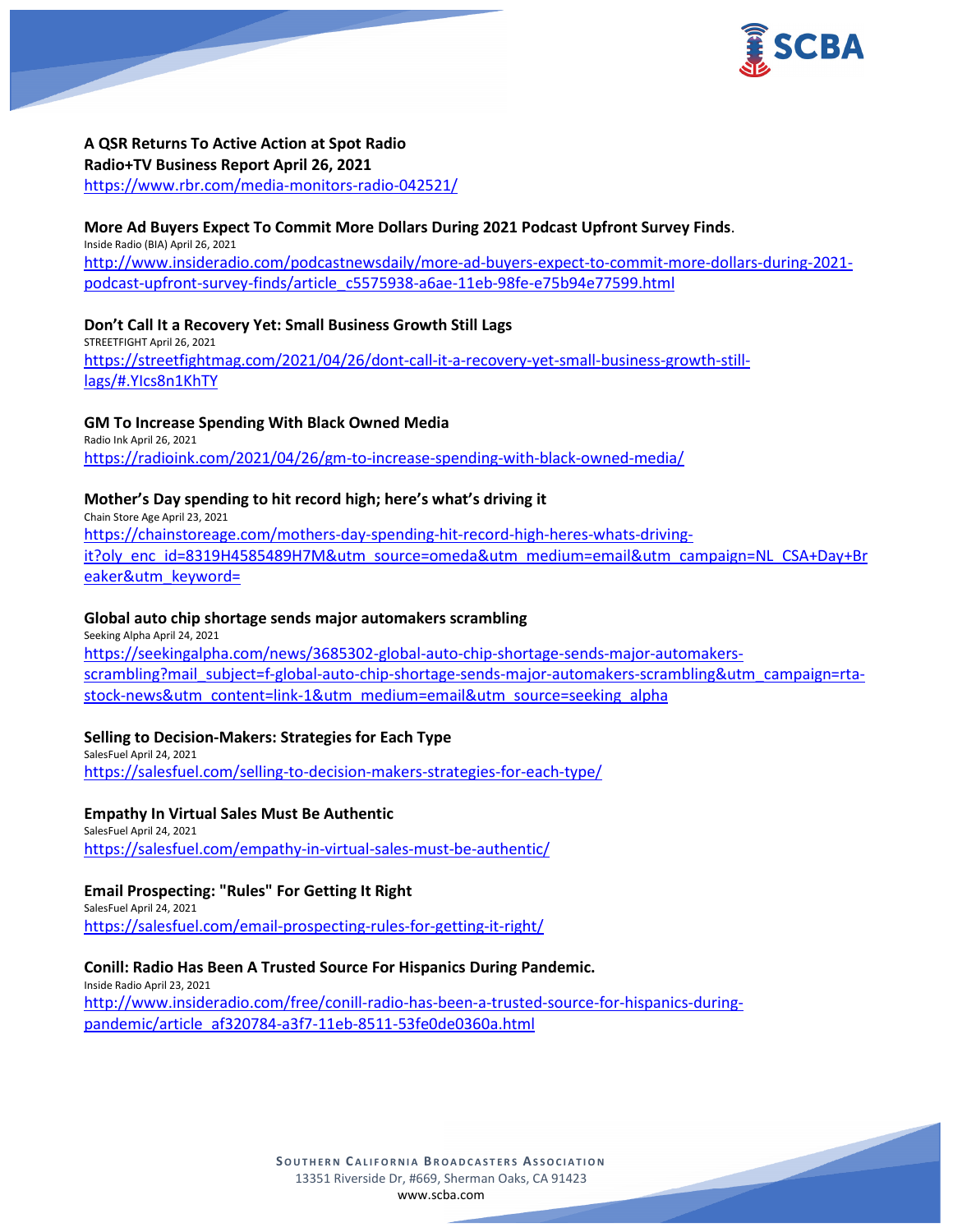



Here is a link to download full Conill report:

**ATTACHMENT**: 2021 Conill Insights – [COVID-19 A Hispanic Perspective](https://scba.com/2021-conill-insights-_-covid-19-a-hispanic-perspective_2021/)

## **10 Biggest Changes in Sales Right Now**

LinkedIn Sales Blog April 23, 2021 <https://www.linkedin.com/business/sales/blog/real-sales/10-biggest-shifts-in-sales-right-now>

**The Restaurant Industry Is Rebounding and Evolving. Here's What You Need To Know.**

Inside Radio April 22, 2021 [http://www.insideradio.com/free/the-restaurant-industry-is-rebounding-and-evolving-here-s-what-you-need](http://www.insideradio.com/free/the-restaurant-industry-is-rebounding-and-evolving-here-s-what-you-need-to-know/article_23b97a96-a331-11eb-92a3-533ff730f587.html)[to-know/article\\_23b97a96-a331-11eb-92a3-533ff730f587.html](http://www.insideradio.com/free/the-restaurant-industry-is-rebounding-and-evolving-here-s-what-you-need-to-know/article_23b97a96-a331-11eb-92a3-533ff730f587.html)

**Radio Posts Largest Monthly Audience Increase Since June 2020.** Inside Radio (Nielsen) April 21, 2021 [http://www.insideradio.com/free/radio-posts-largest-monthly-audience-increase-since-june-](http://www.insideradio.com/free/radio-posts-largest-monthly-audience-increase-since-june-2020/article_9a7566b4-a2db-11eb-9321-23c6cc25a814.html)[2020/article\\_9a7566b4-a2db-11eb-9321-23c6cc25a814.html](http://www.insideradio.com/free/radio-posts-largest-monthly-audience-increase-since-june-2020/article_9a7566b4-a2db-11eb-9321-23c6cc25a814.html)

# **Radio Whets the Appetite**

RAB April 20, 2021 <http://www.radiomatters.org/index.php/2021/04/20/radio-whets-the-appetite/>

# **The Radio Comeback is Underway**

Radio Ink April 21, 2021 [https://radioink.com/2021/04/21/the-radio-comeback-is](https://radioink.com/2021/04/21/the-radio-comeback-is-underway/?vgo_ee=g4MdIIvetgiR1mkR7kijJ4BI1h38V58Ke8bVrp%2FmcsM%3D)[underway/?vgo\\_ee=g4MdIIvetgiR1mkR7kijJ4BI1h38V58Ke8bVrp%2FmcsM%3D](https://radioink.com/2021/04/21/the-radio-comeback-is-underway/?vgo_ee=g4MdIIvetgiR1mkR7kijJ4BI1h38V58Ke8bVrp%2FmcsM%3D)

# **RESOURCES AND ARTICLES OF INTEREST TO MANAGERS FOR PLANNING AND FORECASTING:**

**OpenAP Launches Data Tool Meant to Streamline TV Ad Buying The industry group's system creates an identifier that ultimately will let advertisers measure reach across both digital and traditional TV networks** WSJ April 28, 2021 <https://www.wsj.com/articles/openap-launches-data-tool-meant-to-streamline-tv-ad-buying-11619607627>

**Google smashes sales records as digital advertising market booms Google profited as more people shifted their lives online during a stay-at-home year** Fox Business News/WSJ April 28, 2021 <https://www.foxbusiness.com/technology/google-smashes-sales-records-as-digital-advertising-market-booms>

# **The world regulates Big Tech while U.S. dithers**

AXIOS April 28, 2021 <https://www.axios.com/world-tech-regulation-8d96502a-1400-4439-9ca8-c73ee4594a3b.html>

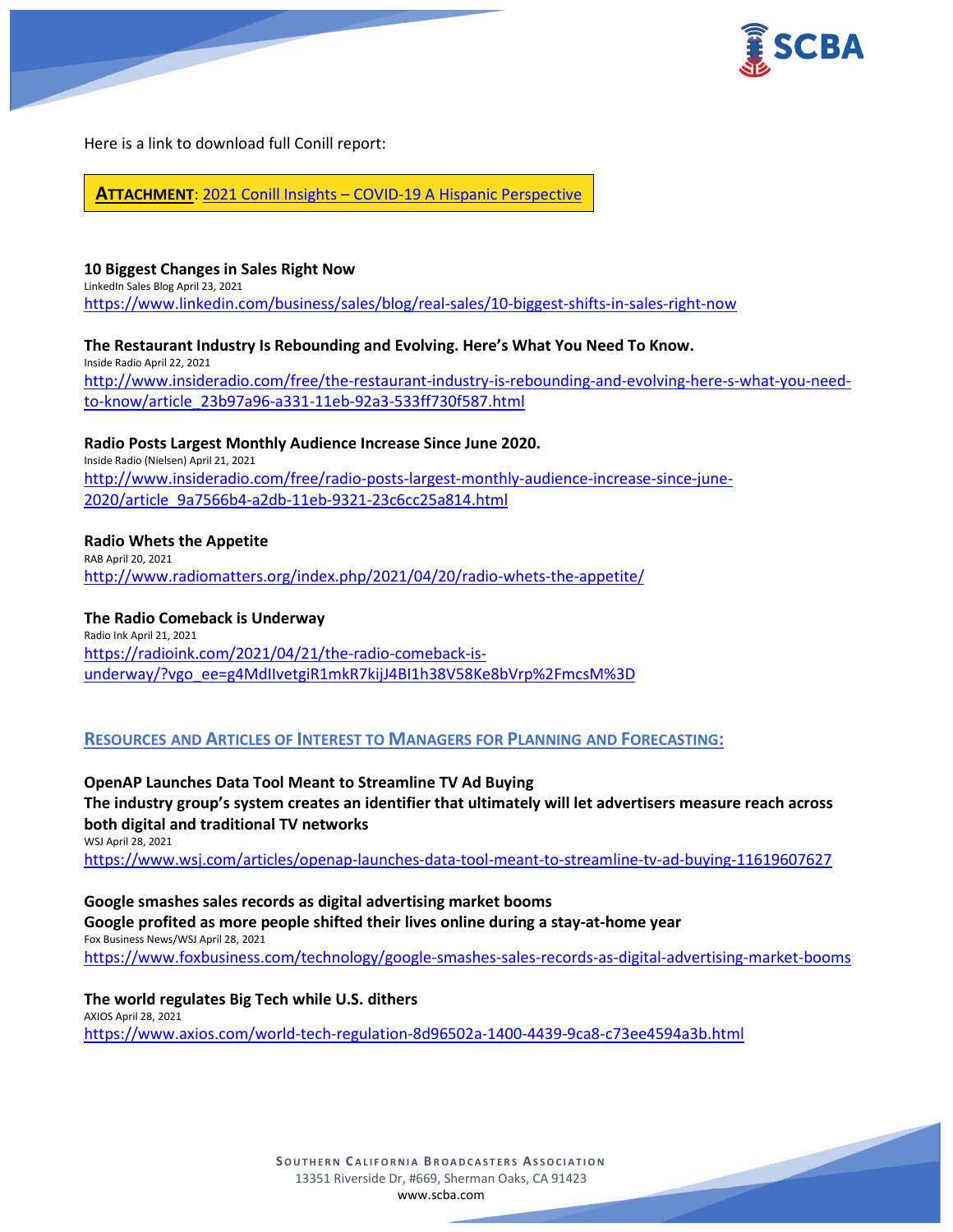

## **Online Gambling Presents a New Billion in Local Revenue Opportunity**

BIA Advisory Services April 27, 2021 (features podcast) <https://www.buzzsprout.com/1663015/8414083>

### **Brand new Q1 forecasts, say-through rates, and host-read vs. pre produced ads**

eMarketer April 27, 2021 (features podcast) [https://www.emarketer.com/content/podcast-brand-new-q1-forecasts-say-through-rates-host-read-vs](https://www.emarketer.com/content/podcast-brand-new-q1-forecasts-say-through-rates-host-read-vs-preproduced-ads?ecid=NL1001)[preproduced-ads?ecid=NL1001](https://www.emarketer.com/content/podcast-brand-new-q1-forecasts-say-through-rates-host-read-vs-preproduced-ads?ecid=NL1001)

#### **What Radio Broadcasters Need to Know About Facebook and Apple's Podcasting Announcements** Jacobs Media Strategies April 26, 2021

[https://jacobsmedia.com/what-radio-broadcasters-need-to-know-about-facebook-and-apples-podcasting](https://jacobsmedia.com/what-radio-broadcasters-need-to-know-about-facebook-and-apples-podcasting-announcements/?utm_source=SmartBrief&utm_medium=email&utm_campaign=0028F35E-226C-4B60-AC88-AB2831C8A639&utm_content=993FEAA1-8323-4B7D-B3A0-7FE731E13241)[announcements/?utm\\_source=SmartBrief&utm\\_medium=email&utm\\_campaign=0028F35E-226C-4B60-AC88-](https://jacobsmedia.com/what-radio-broadcasters-need-to-know-about-facebook-and-apples-podcasting-announcements/?utm_source=SmartBrief&utm_medium=email&utm_campaign=0028F35E-226C-4B60-AC88-AB2831C8A639&utm_content=993FEAA1-8323-4B7D-B3A0-7FE731E13241) [AB2831C8A639&utm\\_content=993FEAA1-8323-4B7D-B3A0-7FE731E13241](https://jacobsmedia.com/what-radio-broadcasters-need-to-know-about-facebook-and-apples-podcasting-announcements/?utm_source=SmartBrief&utm_medium=email&utm_campaign=0028F35E-226C-4B60-AC88-AB2831C8A639&utm_content=993FEAA1-8323-4B7D-B3A0-7FE731E13241)

# **The 'Ever-Evolving' Nature Of At-Work Listening.**

Inside Radio April 26, 2021 [http://www.insideradio.com/free/the-ever-evolving-nature-of-at-work-listening/article\\_8b387b78-a65a-11eb](http://www.insideradio.com/free/the-ever-evolving-nature-of-at-work-listening/article_8b387b78-a65a-11eb-bfe7-df38e470a1f5.html)[bfe7-df38e470a1f5.html](http://www.insideradio.com/free/the-ever-evolving-nature-of-at-work-listening/article_8b387b78-a65a-11eb-bfe7-df38e470a1f5.html)

### **Cord-Cutting Getting Worse in 2021-22: S&P Report**

Broadcasting + Cable April 26, 2021 <https://www.nexttv.com/news/cord-cutting-getting-worse-in-2021-22-says-sandp-report>

## **Kantar Buys Market Research Firm Numerator For \$1.5 Billion.**

Inside Radio April 26, 2021 [http://www.insideradio.com/free/kantar-buys-market-research-firm-numerator-for-1-5](http://www.insideradio.com/free/kantar-buys-market-research-firm-numerator-for-1-5-billion/article_34e61754-a659-11eb-8683-cb9ea017adde.html) [billion/article\\_34e61754-a659-11eb-8683-cb9ea017adde.html](http://www.insideradio.com/free/kantar-buys-market-research-firm-numerator-for-1-5-billion/article_34e61754-a659-11eb-8683-cb9ea017adde.html)

### **Podcasting will surpass \$2 billion by 2023**

eMarketer April 21, 2021 <https://www.emarketer.com/content/podcasting-will-surpass-2-billion-by-2023>

### **IAB: Ad 'Confidence' Has Surged, Less Frequent Reviews Of Budgets**

MediaPost April 22, 2021 <https://www.mediapost.com/publications/article/362601/iab-ad-confidence-has-surged-less-frequent-rev.html>

### **Amazon A 'Catalyst For Change' In Retail Media**

ad exchanger April 23, 2021 <https://www.adexchanger.com/platforms/amazon-a-catalyst-for-change-in-retail-media/>

# **Facebook, Google and Amazon are reaping the benefits from advertising's pandemic hot streak**

CNBC April 21, 2021

[https://www.cnbc.com/2021/04/21/facebook-google-and-amazon-are-reaping-the-benefits-from-advertisings](https://www.cnbc.com/2021/04/21/facebook-google-and-amazon-are-reaping-the-benefits-from-advertisings-pandemic-hot-streak.html)[pandemic-hot-streak.html](https://www.cnbc.com/2021/04/21/facebook-google-and-amazon-are-reaping-the-benefits-from-advertisings-pandemic-hot-streak.html)

### **Streaming summer: 79% of Americans plan to stick with streaming TV**

The Drum April 26, 2021 <https://www.thedrum.com/news/2021/04/26/streaming-summer-79-americans-plan-stick-with-streaming-tv>